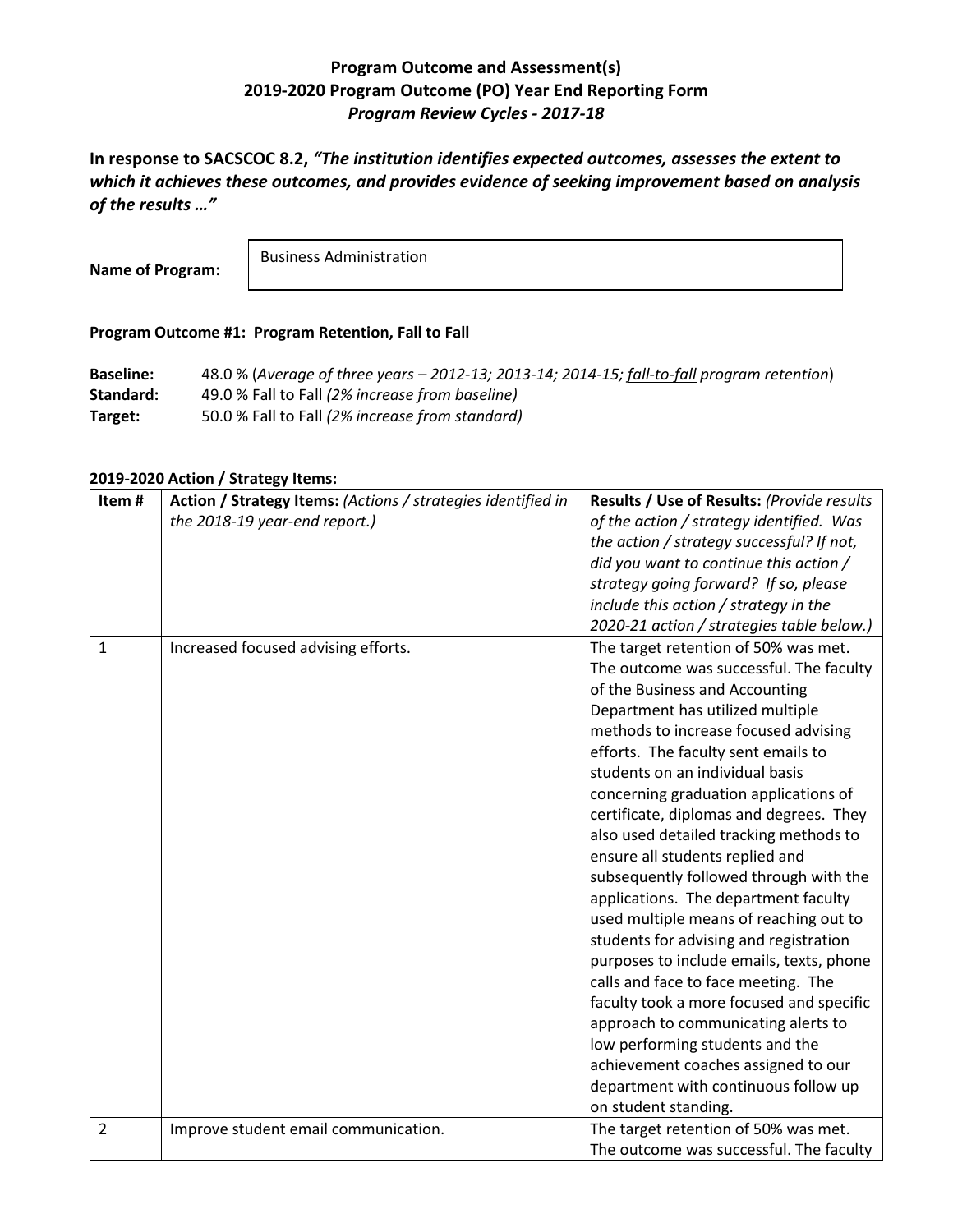|  | incorporated various methods and      |
|--|---------------------------------------|
|  | assignments in all business and       |
|  | accounting courses aimed at improving |
|  | student usage of email accounts and   |
|  | responses to emails. The faculty also |
|  | took the opportunity to teach         |
|  | professionalism to students regarding |
|  | their email communication.            |

| Year (Fall to Fall) | Program<br>Fall<br><b>Enrollment</b><br><b>Cohort</b> | Program<br><b>Completers</b> | Program<br><b>Returners</b> | <b>Program Non-</b><br><b>Completers</b> | Program<br><b>Transfers</b> | Program<br><b>Retention</b> |
|---------------------|-------------------------------------------------------|------------------------------|-----------------------------|------------------------------------------|-----------------------------|-----------------------------|
| Fall 2012-Fall 2013 | 136                                                   | 16                           | 48                          | 62                                       | 10                          | 47.1%                       |
| Fall 2013-Fall 2014 | 138                                                   | 16                           | 49                          | 64                                       | 9                           | 47.1%                       |
| Fall 2014-Fall 2015 | 126                                                   | 16                           | 47                          | 53                                       | 10                          | 50.0%                       |
| Fall 2015-Fall 2016 | 138                                                   | 24                           | 47                          | 57                                       | 10                          | 51.4%                       |
| Fall 2016-Fall 2017 | 119                                                   | 28                           | 43                          | 48                                       | 0                           | 59.7%                       |
| Fall 2017-Fall 2018 | 114                                                   | 20                           | 50                          | 37                                       | 7                           | 61.4%                       |
| Fall 2018-Fall 2019 | 125                                                   | 20                           | 53                          | 47                                       | 5                           | 58.4%                       |



**Provide narrative for analysis of program retention data** *(Based on the data, provide a narrative of your analysis of fall to fall retention. Indicate factors that may have affected your retention. State any changes you plan to address for next year that may affect retention.)*

Within the Business Administration program, the trend line in the program retention shows a positive trend overall with year-to-year fluctuations. These fluctuations may indicate external retention issues, i.e. employment, family. The faculty advisors are using multiple approaches to reach out to students in an effort to retain them in our programs. We are continuing to see successes with the use of these methods to include increased focused advising through communication with students.